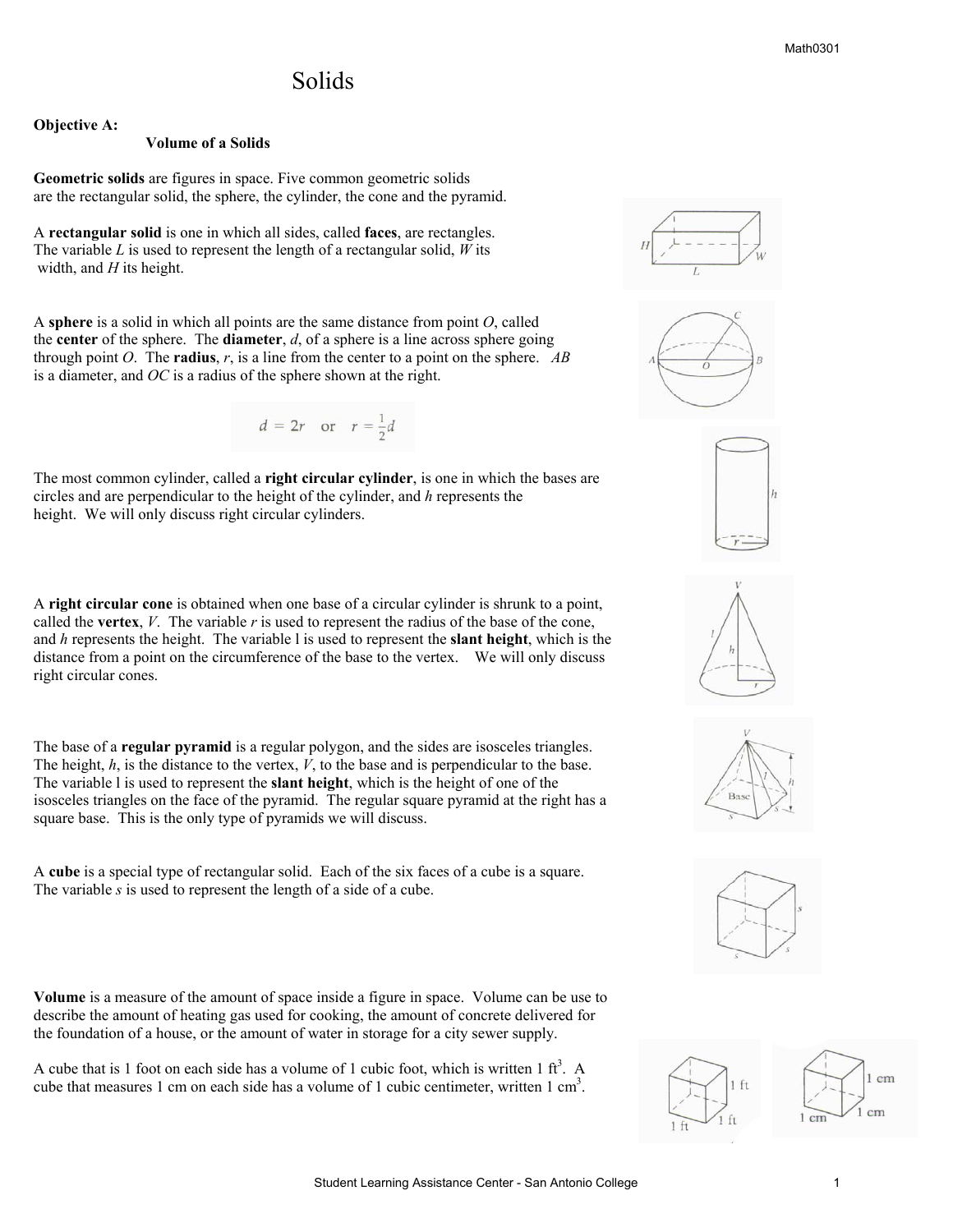The volume of a solid is the number of cubes that are necessary to exactly fill the solid. The volume of the rectangular solid at the right is  $24 \text{ cm}^3$  because it will hold exactly  $24 \text{ cubes}$ , each 1 cm on a side. Note that the volume can be found by multiplying the length times the width times the height.

 $4 \cdot 3 \cdot 2 = 24$ 





### **Volumes of Geometric Solids**

The volume, *V*, of a **rectangular solid** with length *L*, width *W*, and the height *H* is given by:  $V = LWH$ . The volume, *V*, of a **cube** with sides *s* is given by:  $V = s^3$ . The volume, *V*, of a **sphere** with radius *r* is given by:  $V = \frac{4}{3}\pi r^3$ 3  $\frac{4}{3} \pi r^3$ . The volume, *V*, of a **right circular cylinder** is given by:  $V = \pi r^2 h$ , where radius *r* of the base *h* is the height. The volume, *V*, of a **right circular cone** is given by:  $V = \frac{1}{2}\pi r^2 h$ 3  $\frac{1}{\epsilon} \pi r^2 h$ , where radius *r* of the base *h* is the height. The volume, *V*, of a **regular square pyramid** is given by:  $V = \frac{1}{2} s^2 h$ 3  $\frac{1}{2} s^2 h$ , where s is the length of the side of the base *h* is the height.

Find the volume of a sphere with a diameter of 6 in.

First find the radius of the sphere.

Use the formula for the volume of a sphere.

Use the formula for the volume of a sphere.  
\n
$$
V = \frac{4}{3}\pi r^3
$$
\n
$$
V = \frac{4}{3}\pi (3)^3
$$
\n
$$
V = \frac{4}{3}\pi (27)
$$
\nThe exact volume of the sphere is  $36\pi$  in<sup>3</sup>.  
\nAn approximate measure can be found by  
\n
$$
V = 36\pi
$$
\n
$$
V = 113.10
$$

2

 $\frac{1}{2}d = \frac{1}{2}6$ 2  $\frac{1}{2}6 = 3$ 

The exact volume of the sphere is  $36\pi$  in<sup>3</sup>. .  $V = 36π$ An approximate measure can be found by multiplying 36 by 3.14.

and the height is 4m. Find the volume of the solid. volume of the cone. Round to the nearest hundredth.

#### **Strategy** Strategy **Strategy**

rectangular solid.  $L = 5$ ,  $W = 3.2$ ,  $H = 4$ , approximation is asked for; use  $\pi = 3.14$ .  $r = 8$ ,  $h = 12$ 

 $V = LWH = 5(3.2)(4) = 64$ 

The volume of the rectangular solid is  $64 \text{ m}^3$ .

#### **Example 1** Example 2

The length of a rectangular solid is 5 m, the width is 3.2m, The radius of the base of a cone is 8 cm. The height is 12cm. Find the

To find the volume, use the formula for the volume of a To find the volume, use the formula for the volume of a cone. If an

#### **Solution** Solution Solution Solution Solution

$$
V=\frac{1}{3}\pi r^2 h
$$

$$
V = \frac{1}{3}\pi (8)^{2}12 = \frac{1}{3}\pi (64)(12) = V = 265\pi \approx 804.25
$$

The volume is approximately  $804.25 \text{ cm}^3$ .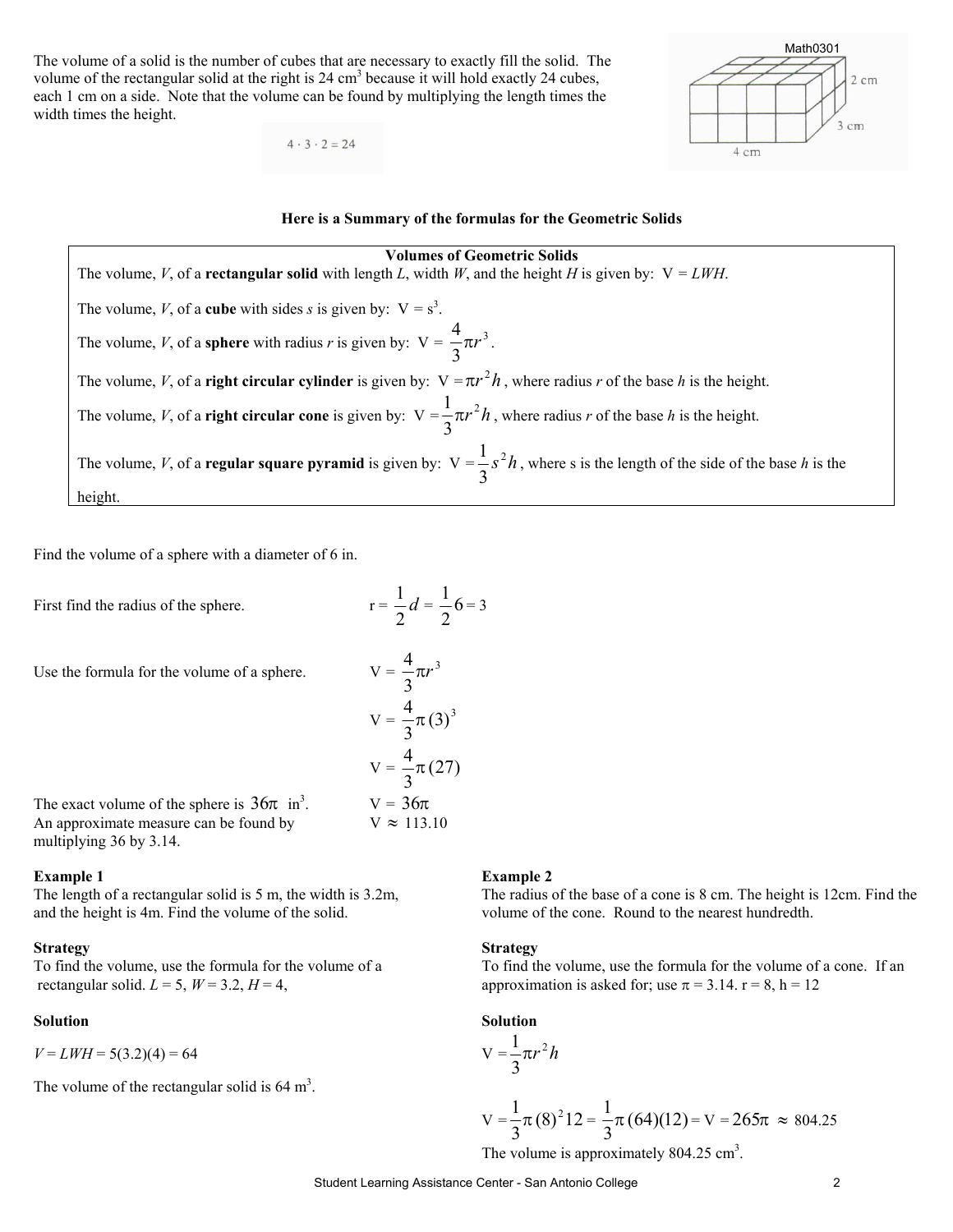**You Try 1** You Try 2<br>Find the volume of a cube that measures 2.5 m on a side The diameter

**Solution** Solution Solution Solution Solution  $15.625 \text{ m}^3$ .

**Objective B:** 

#### **Surface area of a Solids**

#### **The Surface area of a solid is the total area on the surface of the solid.**

When a rectangular is cut open and flattened out, each face is a rectangle. The surface area, *SA*, of the rectangular solid is the sum of the areas of the six rectangles,

 $SA = LW + LH + WH + LW + WH + LH$ 

Which simplifies to

 $SA = 2LW + 2LH + 2WH$ 

The surface area of a cube is the sum of the areas of six faces of the cube. The area of each face is  $s^2$ . Therefore the surface area, SA, of a cube is given by formula  $SA = 6 s^2$ .

$$
SA = 6 s2
$$

When a cylinder is cut open and flattened out, the top and the bottom of the cylinder are circles. The side of the cylinder flattens out to a rectangle. The length of the rectangle is the circumference of the base, which is  $2\pi r$ ; the width is *h*, the height of the cylinder. Therefore the area of the rectangle is  $2\pi rh$ . The surface area, SA, of the cylinder is:

$$
SA = \pi r^2 + 2\pi rh + \pi r^2
$$

Which simplifies to

$$
SA = 2\pi r^2 + 2\pi rh
$$



### **Strategy Strategy**

.  $352\pi$  ft<sup>2</sup>.





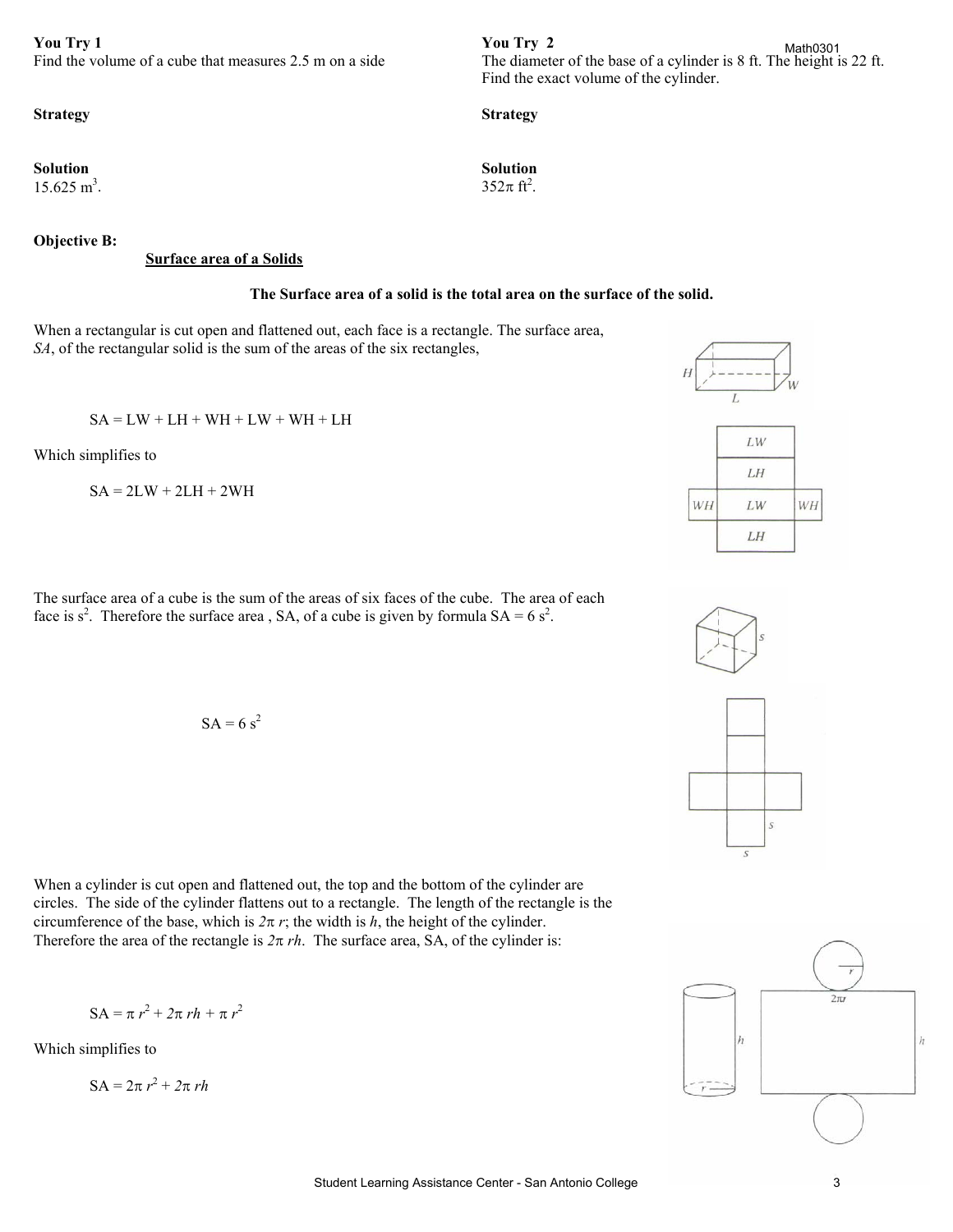The surface area of a pyramid is the area of the base plus the area of the four isosceles triangles. A side of the square base is  $s$ ; therefore, the area of the base is  $s^2$ . The slant height, *l*, is the height of each triangle, and *s* is the base of each triangle. The surface area, *SA*, of a pyramid is:

$$
SA = s^2 + 4\left(\frac{1}{2}sl\right)
$$

Which simplifies to

$$
SA = s^2 + 2sl
$$



### **Here is a Summary of the formulas for the Surface Area of Geometric Solids**

**Surface Area of Geometric Solids**  The surface area, SA, of a **rectangular solid** with length *L*, width *W*, and the height *H* is given by: SA = 2LW + 2LH + 2WH The surface area, SA, of a **cube** with sides *s* is given by:  $SA = 6 s^2$ The surface area, SA, of a **sphere** with radius *r* is given by:  $SA = 4\pi r^2$ . The surface area, SA, of a **right circular cylinder** is given by:  $SA = 2\pi r^2 + 2\pi rh$ , where radius *r* of the base *h* is the height. The surface area, SA, of a **right circular cone** is given by:  $SA = \pi r^2 + \pi rl$ , where radius *r* of the base *l* is the slant height. The surface area, SA, of a **regular square pyramid** is given by:  $SA = s^2 + 2sl$ , where s is the length of the side of the base *l* is the slant height.

### **Example 1** Example 2

### **Strategy Strategy**

First find the radius of the sphere. To find the surface area of the cone: Use the formula for the surface area of a sphere 1. Find the radius of the base of the cone.

 $r = -\frac{1}{2}d$  $\frac{1}{2}d = \frac{1}{2}(18)$ 

| $SA = 4\pi r^2$ .   | $SA = \pi r^2 + \pi$      |
|---------------------|---------------------------|
| $SA = 4\pi (9)^2$ . | $SA = \pi (2.5)^2$        |
| $SA = 324\pi$ .     | $SA = 324\pi$ .           |
| $SA = 324\pi$ .     | $SA = 6.25\pi + 16.25\pi$ |

The exact surface area of the sphere is  $324\pi$  cm<sup>2</sup>. An approximate answer can be found by multiplying 324 by 3.14 The approximate surface area is 1,017.88 cm<sup>2</sup>.

Find the surface area of the sphere with a diameter of 18 cm. The diameter of the base of a cone is 5 m. The slant height is 4 m. Find the surface area of the cone. Give the exact measure.

- 
- 
- 2. Use the formula for the surface area of a cone Leave the answer in terms of  $\pi$ .

### **Solution** Solution Solution Solution Solution

$$
r = \frac{1}{2}d = \frac{1}{2}(5) = 2.5
$$

$$
SA = 4\pi r^{2}.
$$
  
\n
$$
SA = 4\pi (9)^{2}.
$$
  
\n
$$
SA = 4\pi (12.5)^{2} + \pi (2.5)(4)
$$
  
\n
$$
SA = 4\pi (12.5)^{2} + \pi (2.5)(4)
$$
  
\n
$$
SA = \pi (2.5)^{2} + \pi (2.5)(4)
$$
  
\n
$$
SA = \pi (6.25) + \pi (2.5)(4)
$$
  
\n
$$
SA = 324\pi.
$$
  
\n
$$
SA = 1017.88
$$
  
\n
$$
SA = 16.25\pi
$$

The surface area of the cone is  $16.25\pi$  m<sup>2</sup>